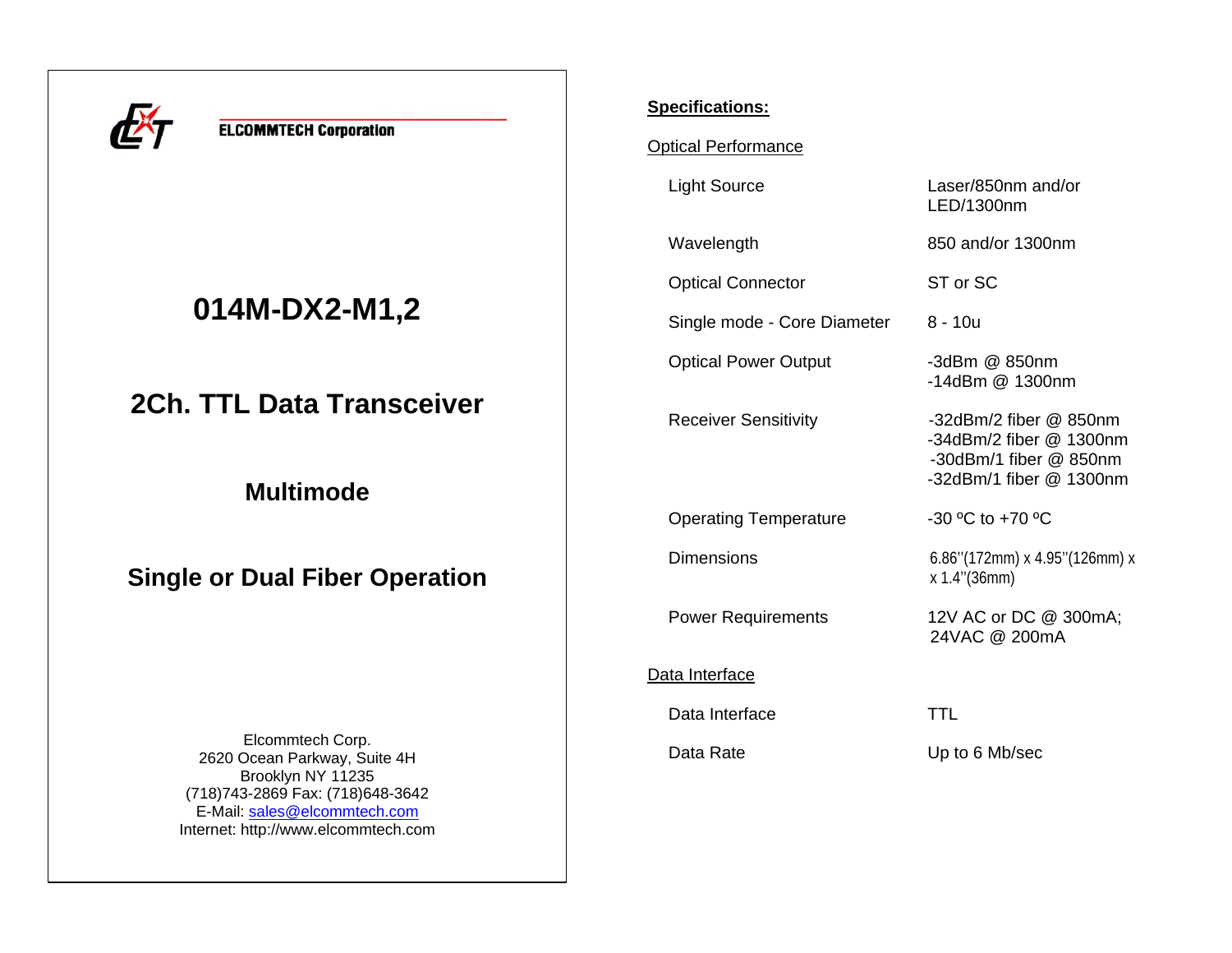### **Introduction :**

The Elcommtech 014M-DX2-M1,2 forms part of a singlemode, single or dual fiber data fiber optic duplex transmission system. Using frequency modulation and operating as a single or dual window 850/1300nm, single or dual fiber unit, the 014M-DX2-M1,2 provides the following facilities in a 172mm x 126mm x 36mm free standing module.

Optical Transmitter for: 2 x RS-TTL Data Channels

Optical Receiver for: 2 x RS-TTL Data Channels

**Indicators :** All indicators are located on the top of the module.

| <b>Indicator</b> |       |                                                              |  |  |
|------------------|-------|--------------------------------------------------------------|--|--|
| Power            | off   | The unit is not powered                                      |  |  |
|                  | green | Power connected                                              |  |  |
| Data Link        | off   | No received optical signal present                           |  |  |
|                  | green | Optical signal received                                      |  |  |
| Data Tx1         | off   | No data signal present at the optical transmitter Ch.1 input |  |  |
|                  | red   | Data signal is present at the optical transmitter Ch.1 input |  |  |
| Data Rx1         | off   | No data signal present at the optical receiver Ch.1output    |  |  |
|                  | green | Data signal is present at the optical receiver Ch.1 output   |  |  |
| Data Tx2         | off   | No data signal present at the optical transmitter Ch.2 input |  |  |
|                  | red   | Data signal is present to the optical transmitter Ch.2 input |  |  |
| Data Rx2         | off   | No data signal present at the optical receiver Ch.2 output   |  |  |
|                  | green | Data signal is available at the optical receiver Ch.2 output |  |  |

# **Data Connector Pinouts**



**TTL Data Port Connector**

| ttl               | Tx1<br>(IN1) | Rx1<br>(OUT1) | Tx <sub>2</sub><br>(IN2 | Rx <sub>2</sub><br>(OUT2) |
|-------------------|--------------|---------------|-------------------------|---------------------------|
| DATA SIGNAL +     |              |               | 5                       |                           |
| <b>COMMON GND</b> |              |               |                         |                           |